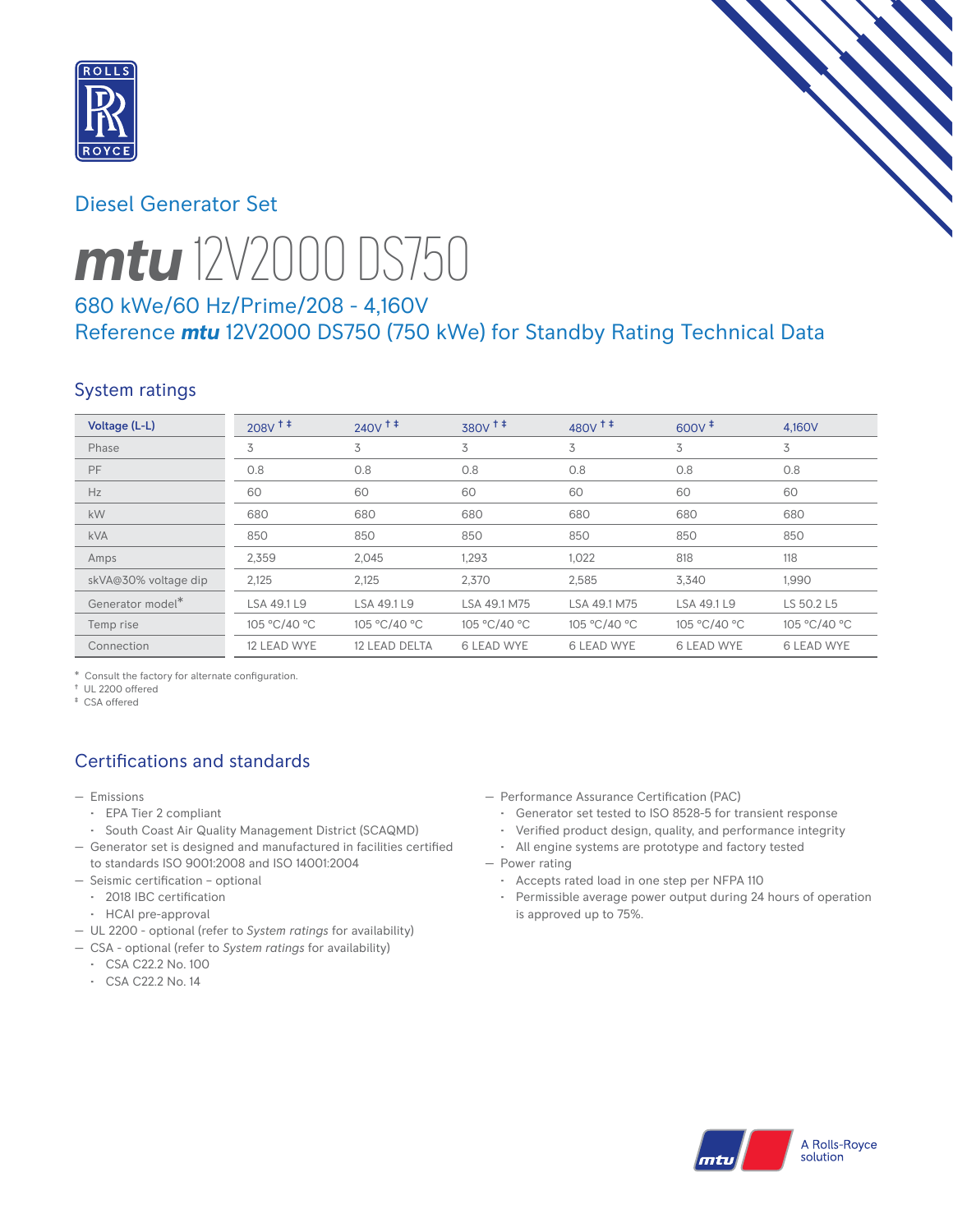#### Standard features \*

- Single source supplier
- Global product support
- Two (2) Year/3,000 Hour Basic Limited Warranty
- 12V2000 diesel engine
	- 23.9 liter displacement
	- Electronic unit pump injection
- 4-cycle
- Complete range of accessories
- Cooling system
	- Integral set-mounted
	- Engine-driven fan

# Standard equipment \*

#### Engine

- Air cleaners
- Oil pump
- Oil drain extension and shut-off valve
- Full flow oil filter
- Closed crankcase ventilation
- Jacket water pump
- Inter cooler water pump
- Thermostats
- Blower fan and fan drive
- Radiator unit mounted
- Electric starting motor 24V
- Governor electronic isochronous
- Base structural steel
- SAE flywheel and bell housing
- Charging alternator 24V
- Battery box and cables
- Flexible fuel connectors
- Flexible exhaust connection
- EPA certified engine

#### **Generator**

- NEMA MG1, IEEE, and ANSI standards compliance for temperature rise and motor starting
- Sustained short circuit current of up to 300% of the rated current for up to 10 seconds
- Self-ventilated and drip-proof
- Superior voltage waveform
- Digital, solid state, volts-per-hertz regulator
- Brushless alternator with brushless pilot exciter
- 4 pole, rotating field
- 105 °C maximum prime temperature rise
- 1-bearing, sealed
- Flexible coupling
- Full amortisseur windings
- 125% rotor balancing
- 3-phase voltage sensing
- $\pm$  0.25% voltage regulation no load to full load
- 100% of rated load one step
- 5% maximum total harmonic distortion
- Generator
	- Brushless, rotating field generator
	- 2/3 pitch windings
	- AREP supply to regulator
	- 300% short circuit capability
- Digital control panel(s)
	- UL recognized, CSA certified, NFPA 110
	- Complete system metering
	- LCD display

#### Digital control panel(s)

- Digital metering
- Engine parameters
- Generator protection functions
- Engine protection
- CANBus ECU Communications
- Windows®-based software
- Multilingual capability
- Communications to remote annunciator
- Programmable input and output contacts
- UL recognized, CSA certified, CE approved
- Event recording
- IP 54 front panel rating with integrated gasket
- NFPA 110 compatible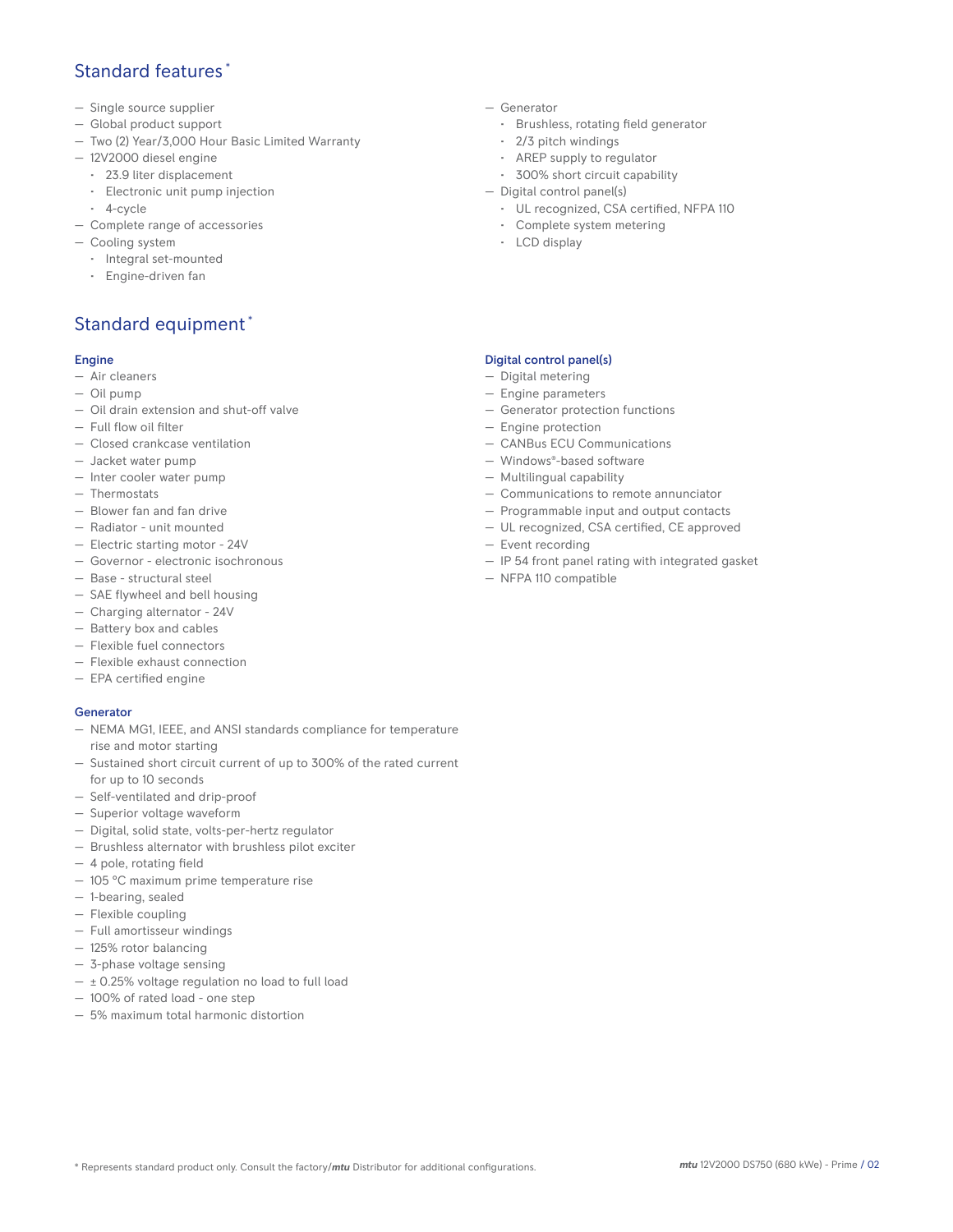# Application data

#### Engine

| Manufacturer                         | mtu                           |
|--------------------------------------|-------------------------------|
| Model                                | 12V2000G85TB                  |
| Type                                 | 4-cycle                       |
| Arrangement                          | $12-V$                        |
| Displacement: $L$ (in <sup>3</sup> ) | 23.9 (1,457)                  |
| Bore: cm (in)                        | 13(5.1)                       |
| Stroke: cm (in)                      | 15(5.9)                       |
| Compression ratio                    | 16:1                          |
| Rated rpm                            | 1.800                         |
| Engine governor                      | electronic isochronous (ADEC) |
| Maximum power: kWm (bhp)             | 810 (1,086)                   |
| Steady state frequency band          | ± 0.25%                       |
| Air cleaner                          | dry                           |
| Liquid capacity                      |                               |

| Total oil system: L (gal)             | 77 (20.3)  |
|---------------------------------------|------------|
| Engine jacket water capacity: L (gal) | 110(29.1)  |
| After cooler water capacity: L (gal)  | 20(5.3)    |
| System coolant capacity: L (gal)      | 372 (98.3) |
|                                       |            |

#### Electrical

| Electric volts DC                                            | 24    |
|--------------------------------------------------------------|-------|
| Cold cranking amps under -17.8 $^{\circ}$ C (O $^{\circ}$ F) | 2.800 |
| Batteries: group size                                        | 8D    |
| Batteries: quantity                                          | Δ     |
|                                                              |       |

#### Fuel system

| Fuel supply connection size    | #12 JIC $37^\circ$ |
|--------------------------------|--------------------|
| Fuel return connection size    | #12 JIC $37^\circ$ |
| Maximum fuel lift: m (ft)      | 3(10)              |
| Recommended fuel               | diesel #2          |
| Total fuel flow: L/hr (gal/hr) | 480.7 (127)        |
|                                |                    |

#### Fuel consumption

| At 100% of power rating: L/hr (gal/hr)<br>At 75% of power rating: L/hr (gal/hr)<br>At 50% of power rating: L/hr (gal/hr)                       | 188 (49.7)<br>143(37.8)<br>109 (28.9)                     |
|------------------------------------------------------------------------------------------------------------------------------------------------|-----------------------------------------------------------|
| Cooling - radiator system<br>Ambient capacity of radiator: °C (°F)<br>Maximum restriction of cooling air:                                      | 50 (122)                                                  |
| intake and discharge side of rad.: kPa (in. H <sub>2</sub> O)<br>Water pump capacity: L/min (gpm)<br>After cooler pump capacity: L/min (gpm)   | 0.12(0.5)<br>833 (220)<br>258 (68)                        |
| Heat rejection to coolant: kW (BTUM)<br>Heat rejection to after cooler: kW (BTUM)<br>Heat radiated to ambient: kW (BTUM)<br>Fan power: kW (hp) | 240 (15,923)<br>222 (13,649)<br>74.6 (4,242)<br>34.5 (51) |
| Air requirements<br>Aspirating: *m <sup>3</sup> /min (SCFM)                                                                                    | 61.2(2,161)                                               |
| Air flow required for radiator<br>cooled unit: *m <sup>3</sup> /min (SCFM)<br>Remote cooled applications; air flow required for                | 1,200 (42,400)                                            |
| dissipation of radiated generator set heat for a<br>maximum of 25 °F rise: *m <sup>3</sup> /min (SCFM)                                         | 273 (9,567)                                               |
| * Air density = 1.184 kg/m <sup>3</sup> (0.0739 lbm/ft <sup>3</sup> )                                                                          |                                                           |
| <b>Exhaust system</b><br>Gas temperature (stack): °C (°F)                                                                                      | 545 (1,013)                                               |
| Gas volume at stack temperature: m <sup>3</sup> /min (CFM)<br>Maximum allowable back pressure at                                               | 155 (5,467)                                               |
| outlet of engine, before piping: kPa (in. H <sub>2</sub> 0)                                                                                    | 8.5(34.1)                                                 |